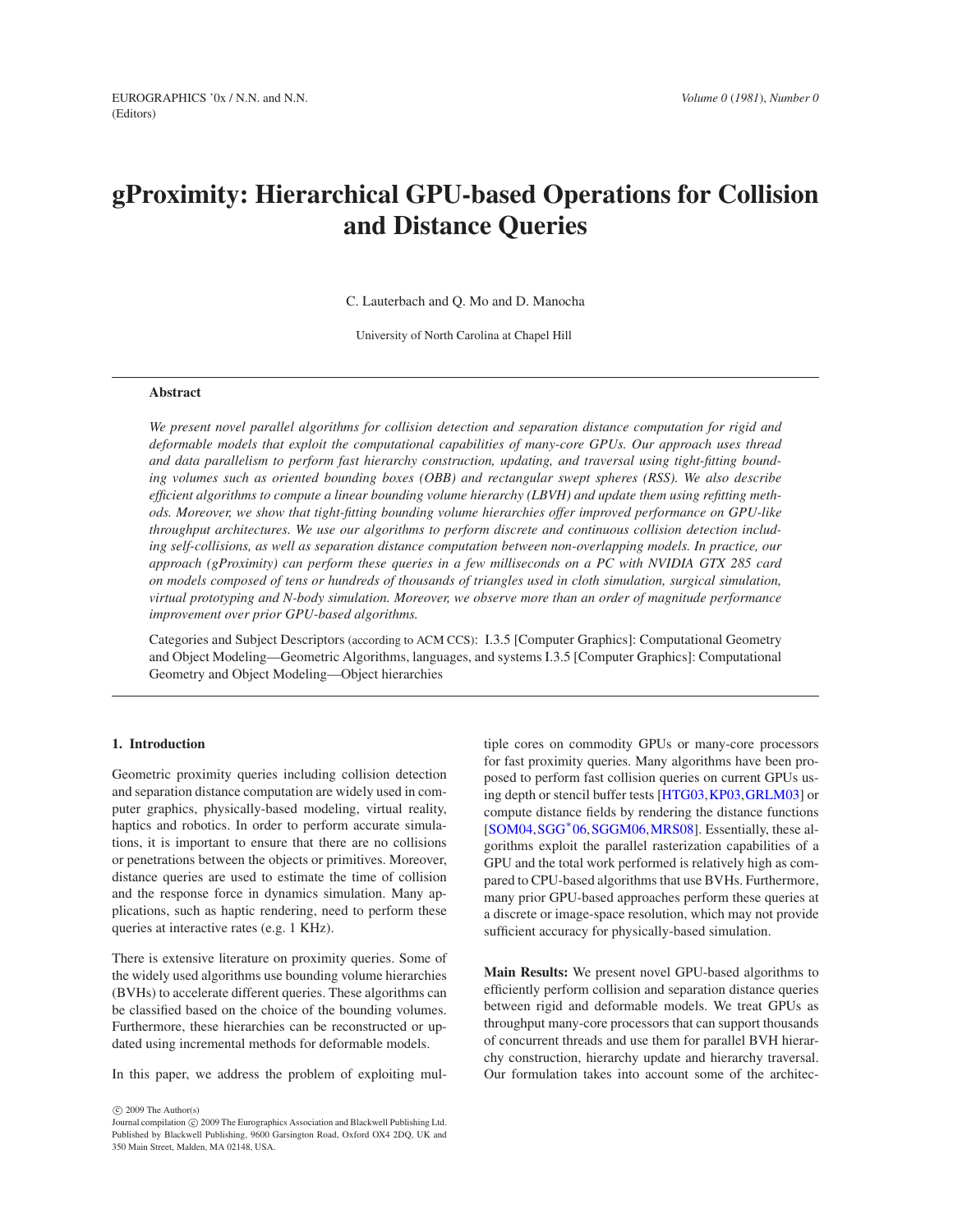tural characteristics of current GPUs and is based on explicit balancing of work units coupled with very lightweight synchronization between the cores (see Section 2). This makes it possible to apply our approach to very fine-grained workloads such as overlap tests in collision and distance queries (see Section 3).

We show that throughput GPU-architectures can be exploited to use tighter fitting bounding volumes, such as oriented bounding boxes (OBBs) and rectangular swept spheres (RSS) with a very small overhead. The higher culling efficiency of these tight fitting bounding volumes results in fewer false positives in terms of primitive or elementary tests. This is in contrast to the development in CPU-based algorithms that tend to use simple bounding volumes such as AABBs for collision and distance computations. In order to improve the performance of distance queries, we also present efficient methods to compute linear bounding volume hierarchies (LBVH) of RSS volumes. The parallel traversal of the LBVHs is improved by using a shallower hierarchy with higher branching factor, as opposed to a binary tree (see Section 4). The shallow BVH reduces the data dependency between different steps of the hierarchical distance computation and improves the overall performance. Moreover, our hierarchy update and refitting algorithms are an order of magnitude faster than previous CPU implementations. We have implemented our approach on a PC with NVIDIA GTX 285 GPU and evaluated its on several benchmarks with 40K to 250K triangles used in cloth simulation, virtual prototyping, surgical simulation, and N-body simulation (see Section 5). We observe up to an order of magnitude performance improvement over prior GPU-based algorithms that perform these queries at object-space resolution (see Section 6). We also compare the performance of our algorithm with prior CPU-based single-core and multi-core algorithms that use BVHs and highlight the speedups.

## **2. Background**

We first briefly summarize previous work on collision and distance queries. Next, we provide some background on current GPU architectures.

#### **2.1. Collision detection and distance queries**

Hierarchical techniques based on BVHs have been widely used to accelerate collision and distance queries. These include sphere trees, AABB trees, OBBTrees, K-DOP trees, etc. [\[Eri04\]](#page-9-7). Most recent improvements to these queries has either come from improved culling techniques [\[CTM08,](#page-9-8) [TCYM08\]](#page-9-9) or parallelism [\[KHeY08\]](#page-9-10). In terms of separation distance queries, different algorithms based on bounding volume hierarchies have been proposed [\[vdB97,](#page-9-11) [Qui94,](#page-9-12) [LGLM00,](#page-9-13) [JC04\]](#page-9-14). However, there is less work on using hierarchical collision on GPUs. Instead, one approach has been to use the GPU for broad-phase collision only [\[LG07\]](#page-9-15). Alternatively, many GPU-based collision checking algorithms exploit the rasterization capabilities of GPUs by using depth or stencil buffer tests at image-space resolution [\[HTG03](#page-9-0)[,KP03,](#page-9-1)[GRLM03\]](#page-9-2). In order to handle complex models, the hierarchical traversals are performed on the CPUs [\[GKJ](#page-9-16)<sup>∗</sup> 05,[SGG](#page-9-4)<sup>∗</sup> 06] and this results in additional CPU-GPU data transfer overhead. A similar approach combines both multi-core CPUs and GPUs [\[KHH](#page-9-17)<sup>∗</sup>09]. The rasterization capabilities of GPUs have been used for fast distance field computation [\[SOM04,](#page-9-3)[MRS08\]](#page-9-6) and they can also be used to compute separation or penetration distances [\[SGG](#page-9-4)<sup>∗</sup>06].

## **2.2. GPU architectures**

In recent years, the focus in processor architectures has shifted from increasing clock rate to increasing parallelism. Some of the most successful instances of throughput architectures are GPUs, which have become very general processors with a strong focus on achieving performance through high parallelism. Current high-end GPUs have a theoretical peak speed of up to a few Tera-FLOPs, thus far outpacing current CPU architectures. Specifically, there are several features that distinguish GPU architectures from the multi-core CPU systems and also make it harder to achieve peak performance. First, the GPUs usually have a high number of independent cores (e.g. the current generation NVIDIA GTX 280 has 30 cores) and each of the individual cores is a vector processor capable of performing the same operation on several data elements simultaneously (e.g. 32 or 64 in current GPUs). Second, GPUs do not provide a general cache hierarchy for all memory accesses like CPUs. Instead, each core can handle several separate tasks in parallel and switch between them in hardware when one of them is waiting for a memory operation to complete. This hardware multithreading approach is thus designed to hide the latency of memory accesses to perform some other work in the meantime. However, both of these characteristics imply that – unlike CPUs – achieving high performance in a GPU-based algorithms depends on two things: (1) Providing a sufficient number of parallel tasks so that all the cores are utilized; (2) Providing several times that number of tasks just so that each core has enough work to perform while waiting for data from relatively slow memory accesses.

There is considerable literature in parallel computing on the use of work queues for load balancing, including locking and non-locking shared queues such as work stealing approaches [\[ABP98\]](#page-9-18). These techniques map very well to hierarchical and recursive operations and have been employed extensively in parallel systems. However, they have not been used on GPUs as the overhead of performing communication between the cores through main memory can be rather high. Previous techniques for GPU work queues used explicit compaction methods between kernel calls [\[ZHWG08,](#page-9-19) [LGS](#page-9-20)<sup>∗</sup> 09]. Other methods have explored lock-free queues and work stealing to parallelize octree construction [\[CT08\]](#page-9-21)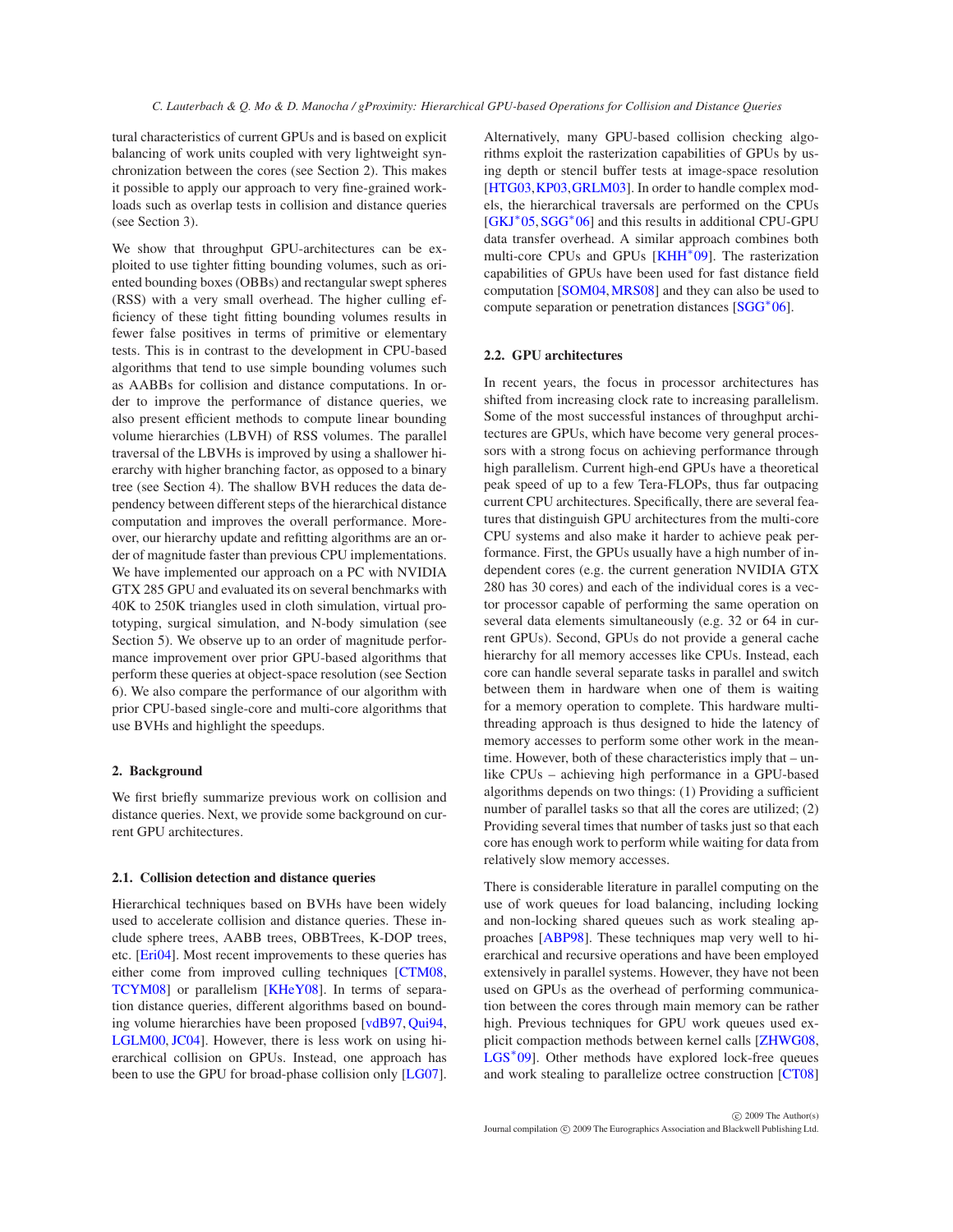

**Figure 1:** *CAD/CAM benchmark: This sequence shows the collision-free path computed by a planner for simulating the removal of a car seat for virtual prototyping [\[ZHKM08\]](#page-9-22). The underlying planner performs distance queries repeatedly to compute such a path. Both objects are in close proximity configuration, which is a challenging scenario for separation distance computation. The models consist of 245k triangles with an average query time of 55ms using our approach. It is more than 12 times faster than prior CPU-based algorithms.*

<span id="page-2-0"></span>

<span id="page-2-1"></span>**Figure 2:** *Surgical Simulation: Simulating the motion of a deformable catheter in the arteries for surgical simulation [\[MLM08\]](#page-9-23). The catheter deforms as it passes through the network of arteries and we use distance queries to perform the simulation. The model has around 12K triangles and the average distance query takes about 28 ms.*

and found work stealing to perform best. Overall, the overhead of these methods makes them efficient only for applications with relatively high computational intensity and coarse-grained parallelism such as hierarchy construction. There are known parallel algorithms to accelerate hierarchical traversals [\[RK87,](#page-9-24)[KG94\]](#page-9-25) and they are also applied to parallel collision detection [\[KSTK95,](#page-9-26) [GW07\]](#page-9-27). Parallel simula-tions were also investigated in [\[HGS](#page-9-28)<sup>∗</sup>07]. However, most of these methods either perform fine-grained communication between the processors or are not suited for GPU-like architectures.

### **3. Hierarchy operations on GPU architectures**

In this section, we present an overview of our approach for performing hierarchical operations on GPUs.

## **3.1. Bounding Volume Hierarchies**

BVHs have been widely used for accelerating collision and distance queries. These include discrete as well as continuous collision detection, including self-collisions. These hierarchies can be characterized by the choice of the BV. The simplest hierarchies use simple BVs such as spheres or AABBs, which have a lower storage overhead, lower cost for updating the hierarchy and performing overlap tests. Other BVHs use tight fitting BVs such as K-DOPs, OBBs and RSS. These BVHs have a higher storage overhead and increased cost of overlap test. However, their culling efficiency

 $\odot$  2009 The Author(s) Journal compilation  $\circled{c}$  2009 The Eurographics Association and Blackwell Publishing Ltd. is much higher than the BVHs based on simple BVs, i.e. they result in fewer false positives. In case of rigid models, the BVHs are computed once and are traversed at run-time to resolve the query. In this case, some of the fastest collision algorithms use tight filling BVs such as K-DOPs [\[KHM](#page-9-29)<sup>∗</sup> 98] and OBBs [\[GLM96\]](#page-9-30) and the fastest separation distance computation algorithms are based on RSS [\[LGLM00\]](#page-9-13). However, for deformable models, the cost of reconstructing or updating the hierarchy at each step of the simulation can be high. Therefore, most CPU-based algorithms for deformable models use AABB or sphere hierarchies (e.g. [\[CTM08\]](#page-9-8).) However, these simple BVs can result in a high number of false positives and the resulting algorithms perform a high number of elementary tests [\[CTM08\]](#page-9-8).

## **3.2. Challenges**

In case of hierarchical collision detection and distance queries, the major challenge is that work is generated dynamically as the algorithm progresses and the computational load on different cores can change significantly. Thus, any parallel hierarchy-based algorithm needs to address the problem of load balancing and work distribution in order to maintain availability of parallelism for all cores. On multithreaded CPU architectures, prior approaches have used work queues and work stealing for operations with hierarchies and recursion with similar properties [\[ABP98\]](#page-9-18). However, these techniques do not currently work well on GPUs for multiple reasons. Primarily, they are based on the assumption that low-latency communication between cores is possible in order to manage concurrent access to shared data structures. Unfortunately, this is only possible in a very restricted sense on current GPUs. The main barrier to communication is the latency and lack of a memory consistency model in the global GPU memory shared by the cores, i.e. different cores are not guaranteed to see memory writes from other cores or may not even see them in the same order they were written. Even though newer GPU architectures provide atomic operations such as compare-and-swap (CAS) that could be used for locking operations, the remaining problem is that previous writes to the memory protected by the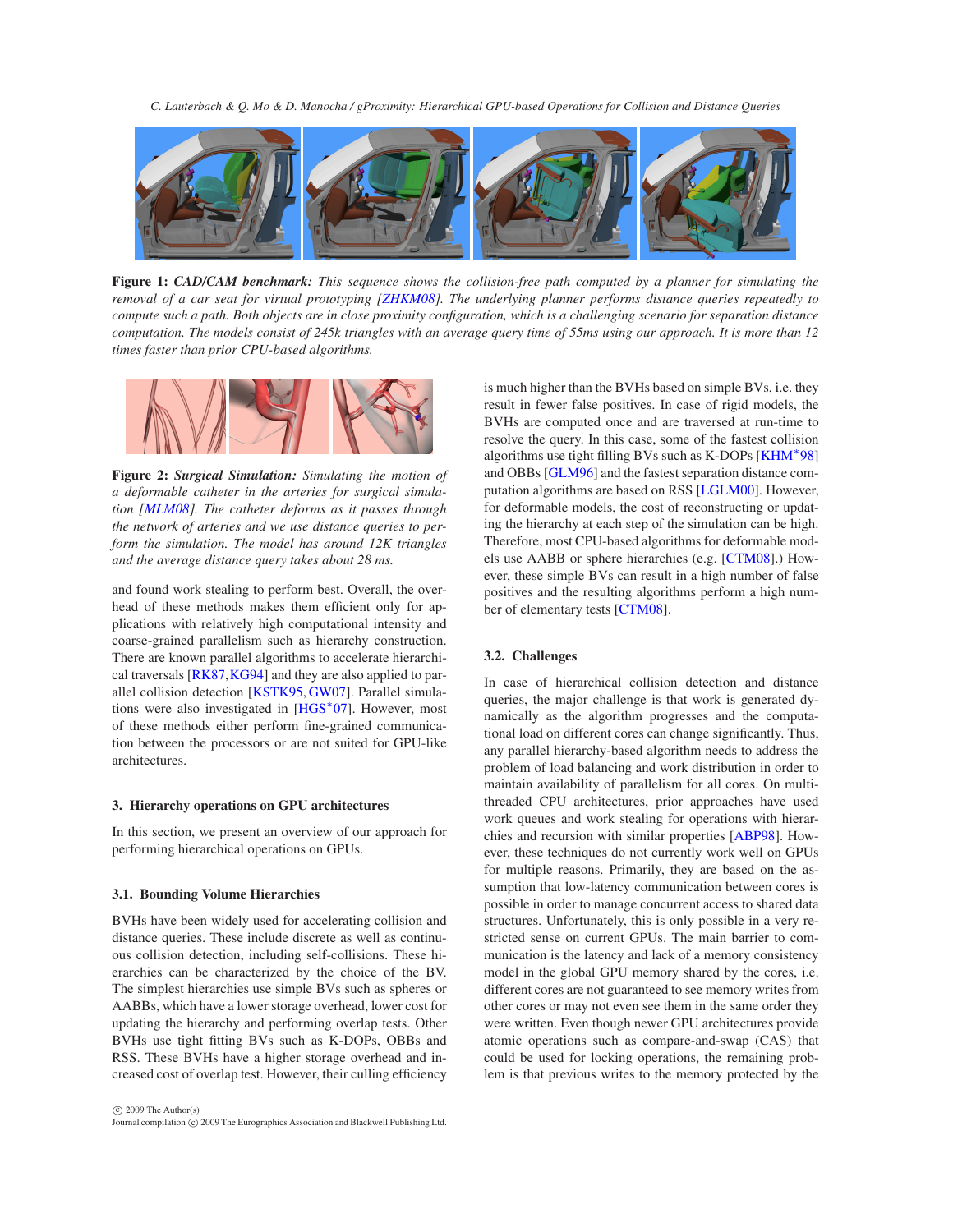*C. Lauterbach & Q. Mo & D. Manocha / gProximity: Hierarchical GPU-based Operations for Collision and Distance Queries*



<span id="page-3-0"></span>**Figure 3:** *Load balancing for hierarchy computation and traversal: In our approach, each task keeps its own local work queue in local memory and can generate new work units (such as intersection operation) without coordinating with others. After processing a work unit, each task is either able to run further or has an empty or completely full work queue and wants to abort.*

lock may not have been executed yet, thus preventing implementation of work queues or other structures shared by all cores. Even if memory consistency was not a problem, busy waiting such as by spinning on a lock variable is relatively inefficient on an architecture with high memory latency and hardware multi-threaded execution can also lead to priority inversion and prevent other threads on the same core from performing useful work. As a result, one of the major challenges in terms of hierarchical traversal is to balance the load evenly among multiple cores on the GPUs.

#### **3.3. Lightweight work balancing**

In the context of this paper, hierarchy operations include workloads such as testing a pair of nodes for intersection or computing a separation distance. As a result of that test, new pairs of nodes may have to be tested afterward. In the further discussion, we refer to the specific test to be done (e.g. references to two nodes) as a *work unit*, the code run to perform tests as a *kernel* and an instance of the kernel executed on a core as a *task*. In order to efficiently parallelize the hierarchy operation, we describe a novel approach that distributes these work units between GPU cores and threads efficiently. The main goal of our technique is to minimize the amount of synchronization overhead, while performing actual work. In our approach, we launch a number of parallel tasks that run on separate cores. Every task keeps its own work queue either in the processor-local memory or global memory, depending on its size constraints. These queues are only accessible locally; thus, no synchronization is necessary between cores when reading or writing to queues. Work kernels can remove an element from the queue and then create new ones as well. In order to use the vector processors, we also provide implementations for data-parallel access to the queues such that the kernel may work on multiple work units in parallel. For example, on a 32-wide vector unit, at each step up to 32 work elements are dequeued, processed and then some number of new units is pushed back onto the queue. To perform parallel queue operations, there are two options: first, data parallel prefix sum operations can provide a way to compute an offset to store each new element in the queue. Second, some GPUs also provide atomic operations on memory and thus it is also possible to just atomically increase a queue pointer to store elements. We have found the latter option to be faster on current hardware.

The main step that ensures that all cores have work is the balancing step (also see Fig. [3\)](#page-3-0). Synchronization is only performed on one global counter that holds the number of cores that cannot do further work (i.e. the queue is empty or full). Whenever a task reaches that state, it atomically increases the variable and terminates the kernel. After executing a work unit, each task tests the current value of the variable and compares it against a user-specified threshold of idle tasks. If higher, then it terminates and writes back its local queue to the global memory; otherwise, it continues. After all cores have either finished or aborted, we run a kernel that examines the work queues from all the cores, then assigns a roughly equal number of work units to each. If there are unprocessed work units left, then the work kernel for the current hierarchy operation is called again and the process repeats. Note that the number of actual tasks is in fact larger than the total number of GPU cores, to allow for hardware multi-threading. Therefore, even if some percentage of tasks has been stopped, the core it was scheduled on may not be idle but just processing another task. In practice, we have found a threshold of 50% idle tasks for balancing works well on current GPU architectures.

## **4. Collision and distance queries**

In this section, we present our novel parallel algorithms to perform collision and distance queries.

## **4.1. Hierarchy traversal for collision detection**

We use BVHs to check for collisions between two disjoint objects (inter-object collisions) as well as self-collisions for deformable objects (intra-object collisions). We assume that each object is composed of triangles and we do not make any assumptions about their connectivity. As a special case, self-intersection involves checking whether any of the non-adjacent triangles of an object intersect each other, as is needed in cloth simulation or surgical simulation. Since many triangles can be small with large aspect ratios, overlaps can be missed if discrete collision checking is used. Therefore, *continuous* collision detection algorithms are used to check whether there is a collision between the discrete time instances, and is more expensive than discrete collision checking as the elementary tests involve finding roots of cubic polynomials. The BVH is built on top of each object's triangle or the swept volume between the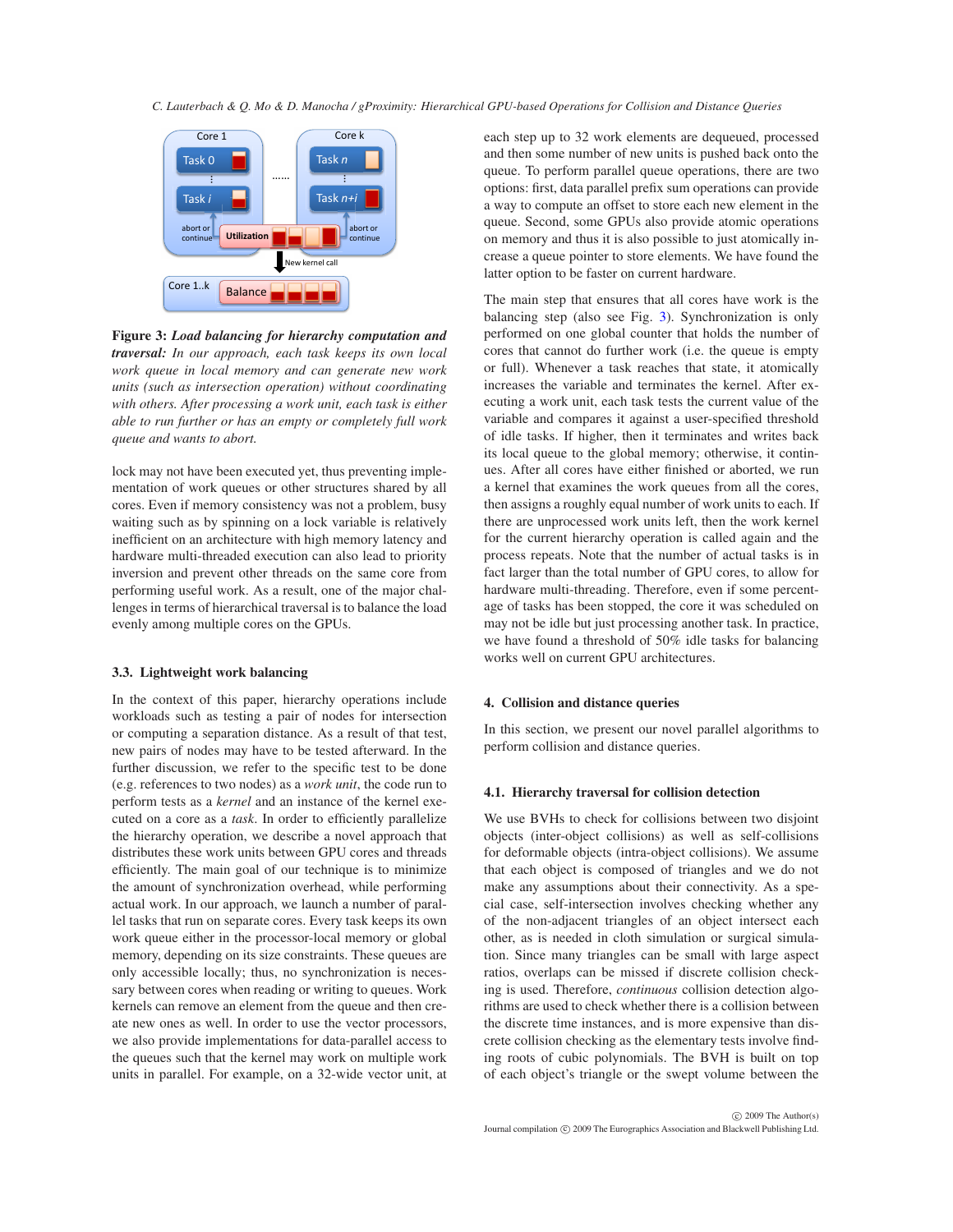time instances. During each step of the simulation, we use the hierarchies to compute the potentially colliding pairs and only perform triangle-triangle overlap tests on those candidate pairs.

## **4.1.1. Simultaneous hierarchy traversal**

The traversal algorithm starts with the two BVH root nodes and tests the BV for overlap in a recursive manner. If the BVs overlap, then all possible pairings of their children are recursively tested for intersection. If both of the nodes are leafs, then the two corresponding triangles are tested for exact overlap. If only one of the two nodes is a leaf, then it is tested against the children of the other node. This can be seen as traversing a tree of possible bounding volume node pairs, also called the bounding volume test tree [\[LGLM00\]](#page-9-13) (BVTT.) Implicitly, our algorithm is performing a parallel traversal of a BVTT.

The main work units are pairs of BVH nodes and for a binary tree each intersection test can generate up to four new pairs. All intersection tests between the node of the hierarchy can be performed independently. The intersection kernel can be run using the vector units to process several intersections in parallel and push the resulting new intersection pairs on the work queue or in a separate result queue for actual triangle pairs. After this traversal, the overall list of triangle pairs is then used as input for an intersection test kernel that tests for actual overlap. Because all potential intersections can be performed in parallel, this step is simple to implement by starting enough tasks for all the pairs.

# **4.1.2. BVTT traversal**

One problem with this approach is that there is a lack of available parallelism while testing the higher levels of the hierarchy that can reduce the overall performance of the algorithm. However, it is possible to exploit temporal coherence in the traversal and drastically increase the level of parallelism. In many interactive applications there is considerable temporal or spatial coherence between successive time steps. This can be exploited for front tracking [\[KHM](#page-9-29)<sup>\*</sup>98, [EL01\]](#page-9-31). We keep track of the front in the BVTT which consists of all the intersecting leaf node pairs of the BVTT as well as every non-intersecting node pair for which a sibling overlaps. This simple list of node pairs can be generated during BVH traversal. For the next frame, we use this list as input for the kernel and use the same pairs as the starting work units. The traversal kernel for processing this front is a modified version of the standard traversal algorithm: for each initial node, the intersection test is performed again with the updated BVs. If the pair had an overlap during the last frame and intersects again, then the triangle pair is written to the intersection queue. If the pair did not intersect last frame, but does now, then new work units are created as in the normal traversal. Finally, if the pair does not intersect, then the kernel loads the parents of both the nodes and tests them

 $\odot$  2009 The Author(s) Journal compilation  $\circled{c}$  2009 The Eurographics Association and Blackwell Publishing Ltd. for overlap. If they still intersect, then we have at least one sibling that must still overlap and the node pair is kept in the front. Otherwise, the front is moved upwards by adding the pair of parent nodes to the work queue for the next step. However, since all the siblings belong to the front by definition, the parent pair would be added to the list multiple times, which need to be avoided. Instead, we check whether the pair is the leftmost child in the BVTT and only add the parent pair if that is the case, and thereby avoid duplicates.

# **4.2. Hierarchy traversal for distance queries**

The distance computation algorithms also traverse the BVHs but in a different manner than a collision query. When traversing the BVH for a distance query between a pair of objects, the distance between the two root nodes of the respective BVHs is computed and stored as the initial value of the minimum distance. Based on this minimum distance value, which is updated throughout the traversal, a decision is made to descend one or both of the BVHs if the distance between the nodes at the higher levels is found to be smaller than the stored minimum distance. In this case the global bound on the minimum distance is updated. If, on the contrary, higher level nodes are found to be farther apart than the current minimum distance bound, there is no need to descend further down to those nodes. Unlike collision detection, it is not possible to prune all the branches at any given level of the hierarchy since there will be at least one path for which the traversal needs to go down to the leaf level of each BVH, and the final result of the minimum distance is computed based on the triangle pairs at the leaf level. Moreover, the decision to descend further down the hierarchy depends on the minimum value among all the previous distance computation results, which makes the algorithm highly dependent on the relative configuration of the objects between the steps. Our traversal algorithm addresses those two issues and makes it amenable for parallel computation.

In order to increase the level of parallelism during hierarchy traversal, we replace the binary BVH with a tree with a larger branching factor. In this case, each node within the hierarchy has more than two children. These hierarchies offer some additional benefits in terms of parallel tree traversal. Our first observation is that there is no early exit that enables skipping of the lower level nodes in the hierarchy during the distance query traversal. During each parallel traversal step the algorithm will descend at most one level. As a result, it helps to have a shallower hierarchy rather than a deep hierarchy so that traversing to the bottom level will have a shorter path.

Another observation is that the distance queries require maintaining a minimum distance value computed so far during the traversal. This is used to avoid descending paths whose parent nodes are farther apart than the current minimum distance. The only way to keep this minimum distance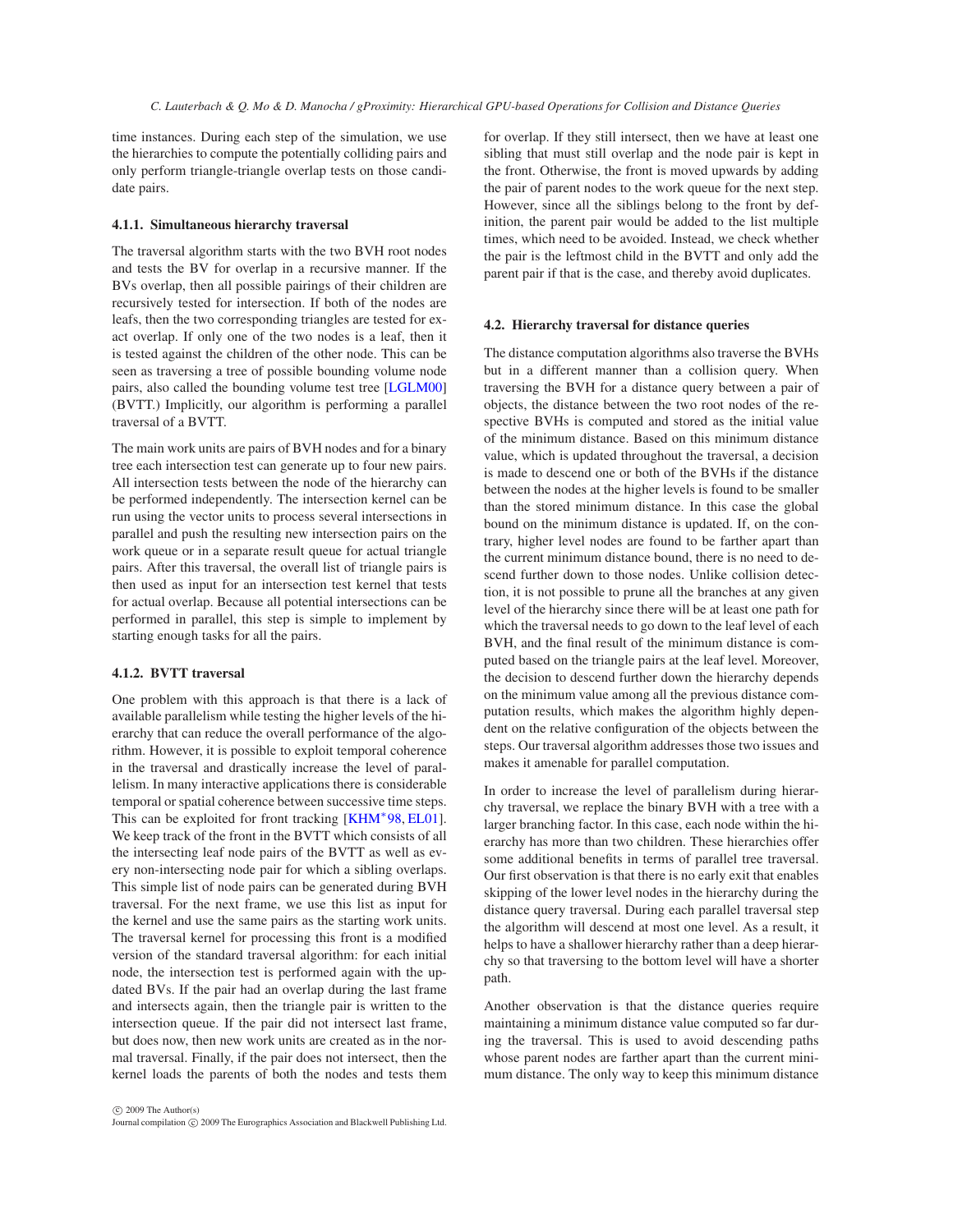value most up-to-date is to either update it atomically whenever a distance is computed between a pair of nodes, or to periodically examine all the distances computed since the last query and compute the minimum. The first method can be very expensive on GPU-like parallel architecture, and will end up serializing the operations in the worst case. The second method requires periodic synchronization followed by a reduction, so in order for it to work efficiently we need to have enough computation load between the synchronization points and these computations should be useful work towards the final result. By having larger branching factors within the hierarchy more pair-wise distance computations can be carried out in one parallel step, before the results are compared to the stored minimum distance all at once and the stored value gets updated. In this manner we also maximize the pruning efficiency at each step of the traversal by having many pairs of nodes evaluated at each level and obly preserving the closest pairs. One thing to note is that by using branching factor larger than two seems to be contradicting previous approaches that used binary trees to get the best distance query results. This can be explained by the fact that most work on BVHs has been on collision detection, object intersection, or other similar scenarios that have the possibility of performing an early exit in the hierarchy. However, the separation distance queries do not share this property. If we have higher memory resources on the parallel architecture, we may even use higher branching factors. However, on current GPUs where the number of simultaneous execution threads is limited by shared memory resources, the choice of branching factors becomes a trade-off between the memory cost and the pruning efficiency benefit brought by wide branches. There exists a theoretical optimal setting based on the parameters of a parallel architecture, and we report empirical results that 8-way trees give us best performance after experimenting with a range of branching factors in our implementation.

## **4.3. Hierarchy construction and refitting**

For both distance and collision queries we do not only need an efficient way to traverse the hierarchy, but we also need to construct or refit the hierarchy as the model undergoes deformation. Traditional construction methods use a divideand-conquer, top-down approach where a set of objects is recursively split into smaller groups. In order to provide maximum culling for our applications, this is performed until the leaf nodes in the hierarchy refer to only one object. Our hierarchy construction is built on a parallel algorithm for GPUs described in [\[LGS](#page-9-20)<sup>\*</sup>09]. However, that algorithm was designed to build a hierarchy of axis-aligned bounding boxes (AABBs) for ray tracing, and we use tighter-fitting boxes for collision and distance tests.

We separate the construction algorithm into two phases, a splitting phase followed by a fitting phase. In the splitting phase all the underlying primitives are grouped into nodes that are placed in the hierarchy. The bounding volumes that are associated with each node, however, are not constructed in this phase. We use the fast and approximate LBVH construction method from  $[LOGS^*09]$  to perform the grouping and organize the nodes in the splitting phase. After the hierarchy structure is computed in terms of all the splits, we fit our BVs around the primitives within each node to complete the hierarchy construction. Because the nodes are already organized in the splitting phase, the fitting phase can be performed across all the nodes in parallel. Note that the LBVH algorithm is highly parallelizable, since the main computation is performed using an efficient radix sort.

Refitting of bounding boxes is performed by using a bottomup traversal of the tree. Starting at the leafs, the bounding boxes are computed from the actual geometric primitives, and that information is propagated upwards while merging the volumes from all the node's children. To perform this computation in parallel, we store the tree in an array arranged by the levels, which can be obtained directly from the LBVH construction. Next, we process all the nodes at each level of the tree in parallel across all the GPU cores and on each vector unit. We call the refitting kernel once per level, but it would also be possible to use just one kernel call using a global barrier between the levels and ensure memory consistency.

## **4.4. Tight fitting bounding volumes**

The tight fitting bounding volumes have been shown to provide much higher culling efficiency during distance and collision queries [\[GLM96,](#page-9-30) [KHM](#page-9-29)<sup>∗</sup> 98, [LGLM00\]](#page-9-13). However, most recent CPU-based algorithms for deformable models tend to use simple BVs such as AABBs because of compact storage and lower cost of refitting or hierarchy computation. However, this trade-off may not hold on GPU architectures, due much higher ratio of computational power to memory latency.

In order to perform collision queries, we use OBBs (and compare against AABBs) in our implementation. We use the fitting method based on principal component analysis as well as the separating axis overlap test [\[GLM96\]](#page-9-30). OBBs are merged in the refitting process. Even though these operations involve using about 1−2 orders of magnitude more instructions than AABB tree updates, the overall parallel computation and higher culling efficiency of OBBs results in improved overall performance.

For distance queries we adopt rectangular swept spheres (RSS) as the building block of our BVHs [\[LGLM00\]](#page-9-13). RSS volumes are constructed and represented by taking the Minkowski sum of a sphere with certain radius and a arbitrarily oriented rectangle. Similar to OBBs, RSS are able to bound the underlying primitives more tightly than simpler BVs such as spheres or AABBs. In addition, RSS has the superior property of having an elegant and robust way of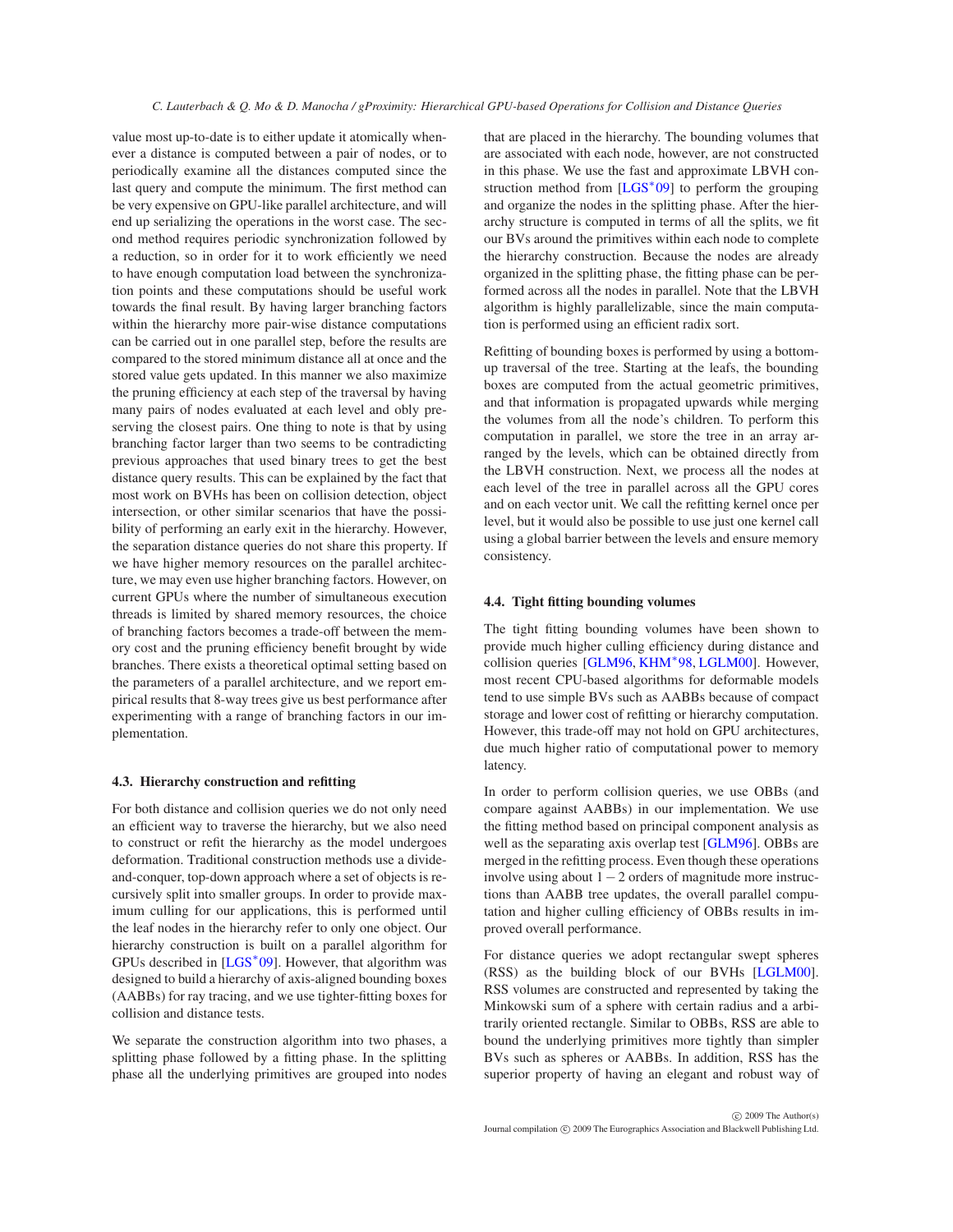*C. Lauterbach & Q. Mo & D. Manocha / gProximity: Hierarchical GPU-based Operations for Collision and Distance Queries*



<span id="page-6-0"></span>**Figure 4:** *Rectangular swept spheres (RSS) are constructed by augmenting an oriented box with a sphere around the borders.*

| <b>Model</b>     | Tris | <b>Build</b> |            | <b>Refit</b> |            |
|------------------|------|--------------|------------|--------------|------------|
| <b>Collision</b> |      | <b>AABB</b>  | <b>OBB</b> | <b>AABB</b>  | <b>OBB</b> |
| Flamenco         | 49k  | 22           | 27         | 1.73         | 4.6        |
| <b>Princess</b>  | 40k  | 20           | 24         | 1.4          | 3.9        |
| Sphere/Cloth     | 92k  | 31           | 39         | 2.5          | 7.9        |
| <b>Balls</b>     | 146k | 56           | 68         | 3.2          | 11.5       |

<span id="page-6-1"></span>**Figure 6:** *Parallel hierarchy computations: The benchmark scenes used in this paper, and timings (in ms) for our construction and refitting algorithm both for AABB and OBB hierarchies. Note that the overhead for creating and refitting a hierarchy with more complex bounding volumes is relatively low.*

computing pair-wise distance by calculating the distance between the embedded rectangles and then subtracting the sum of the sphere radius, as illustrated in Fig. [4.](#page-6-0)

The LBVH algorithm was originally designed for AABBs [\[LGS](#page-9-20)<sup>∗</sup> 09]. We found it more useful for a RSS hierarchy to apply one transformation step before using LBVH: In the original LBVH method, the Morton code is derived directly from the primitives coordinates in the world space, while for RSSs we first fit an RSS around all the primitives to find out the optimal orientation of the coordinates, and then the Morton code is computed from primitive positions transformed into this oriented space. This way the hierarchy construction start from a closer-to-optimal orientation and conforms better to the set of underlying primitives. As compared to AABBs, it is much easier to apply rigid transformation on RSSs, therefore the constructed hierarchy does not need to be updated unless the objects deform.

## **5. Results and analysis**

We have implemented our approach using a Intel Core2 Duo system at 2.83 GHz on 4 cores. We use CUDA on a NVIDIA GTX 285 GPU that has a total of 30 processing cores and 1 GB of memory. We use a standard algorithm for discrete triangle-triangle intersection and solve the cubic equation [\[Pro97\]](#page-9-32) for each of the 15 elementary vertex/face and edge/edge tests to compute the first time of contact for continuous triangles.

We use several commonly benchmark scenes for collision and distance queries and compare their performance with prior methods (see Fig. [5,](#page-7-0) Fig[.1,](#page-2-0) and Fig[.2\)](#page-2-1). These models range from 12k to 245k triangles each and can have multi-

 $\odot$  2009 The Author(s) Journal compilation  $\circled{c}$  2009 The Eurographics Association and Blackwell Publishing Ltd.

| <b>Model</b>    | <b>Discrete</b> |            |      | <b>Continuous</b> |  |  |
|-----------------|-----------------|------------|------|-------------------|--|--|
|                 | AABB            | <b>OBB</b> | AABB | <b>OBB</b>        |  |  |
| Flamenco        | 27              | 22         | 37   | 34                |  |  |
| <b>Princess</b> | 17              | 22         | 26   | 29                |  |  |
| Sphere/Cloth    | 28              | 36         | 42   | 38                |  |  |
| <b>Balls</b>    | 78              | 70         | 91   | 74                |  |  |

<span id="page-6-2"></span>**Figure 7:** *Performance results: This table highlights the performance of our collision detection algorithm, which checks for inter-object and intra-object collisions. All the numbers are in milli-sec. and include the time for refitting, front-based traversal and pairwise triangle intersections.*

| <b>Model</b> |      | Triangles Distance | <b>Refitting Construction</b> |
|--------------|------|--------------------|-------------------------------|
| Catheter     | 12k  | 40                 | 30                            |
| Letters      | 5.5k | 25                 | 25                            |
| Car/Seat     | 245k | 55                 | 164                           |

<span id="page-6-3"></span>**Figure 8:** *Distance query results: Results for our distance query algorithm. All numbers in milliseconds.*

ple triangle pairs in close proximity. For example, the Flamenco model has several cloth layers very close together, representing a hard case for culling for collision detection algorithms. Figure [6](#page-6-1) summarizes the results for our parallel GPU construction and refitting algorithms. We also compare the timings for building a AABB BVH to show the overhead of OBBs. Since refitting cost is about an order of magnitude lower than construction, it is a good choice for handling deformable models and animation sequences with no topological changes.

The collision detection algorithm's performance is summarized in Fig. [7.](#page-6-2) We provide results for discrete as well as continuous versions using either AABB or OBB bounding volumes. In addition, we show the impact of exploiting temporal coherence by using our front-based traversal implementation of the same algorithms. All the numbers are averaged over the whole animation. Note that AABBs are slightly faster on most benchmarks for discrete collision detection where pairwise intersection tests are relatively cheap. However, for continuous collisions where pairwise tests are far more expensive, OBBs provide better performance despite their higher cost for maintenance and traversal. The frontbased traversal generally results in a speedup compared to full traversal, although the result is model-dependent.

The performance of distance query is listed in Fig. [8.](#page-6-3) We also list the time needed for refitting (between each frame) and initial RSS construction (first frame only). For all queries, we used a tree with branching factor 8 which proved the fastest for our tests. Note that on the smaller models our algorithm is noticeably slower. We ascribe this to the fact that for only a few thousand triangles it is unlikely that the traversal for separation distance can provide sufficient parallel work units to come close to utilizing all GPU cores. On the Car/Seat benchmark, the complexity of the query is much higher and many more paths in the hierarchy can be evaluated in parallel.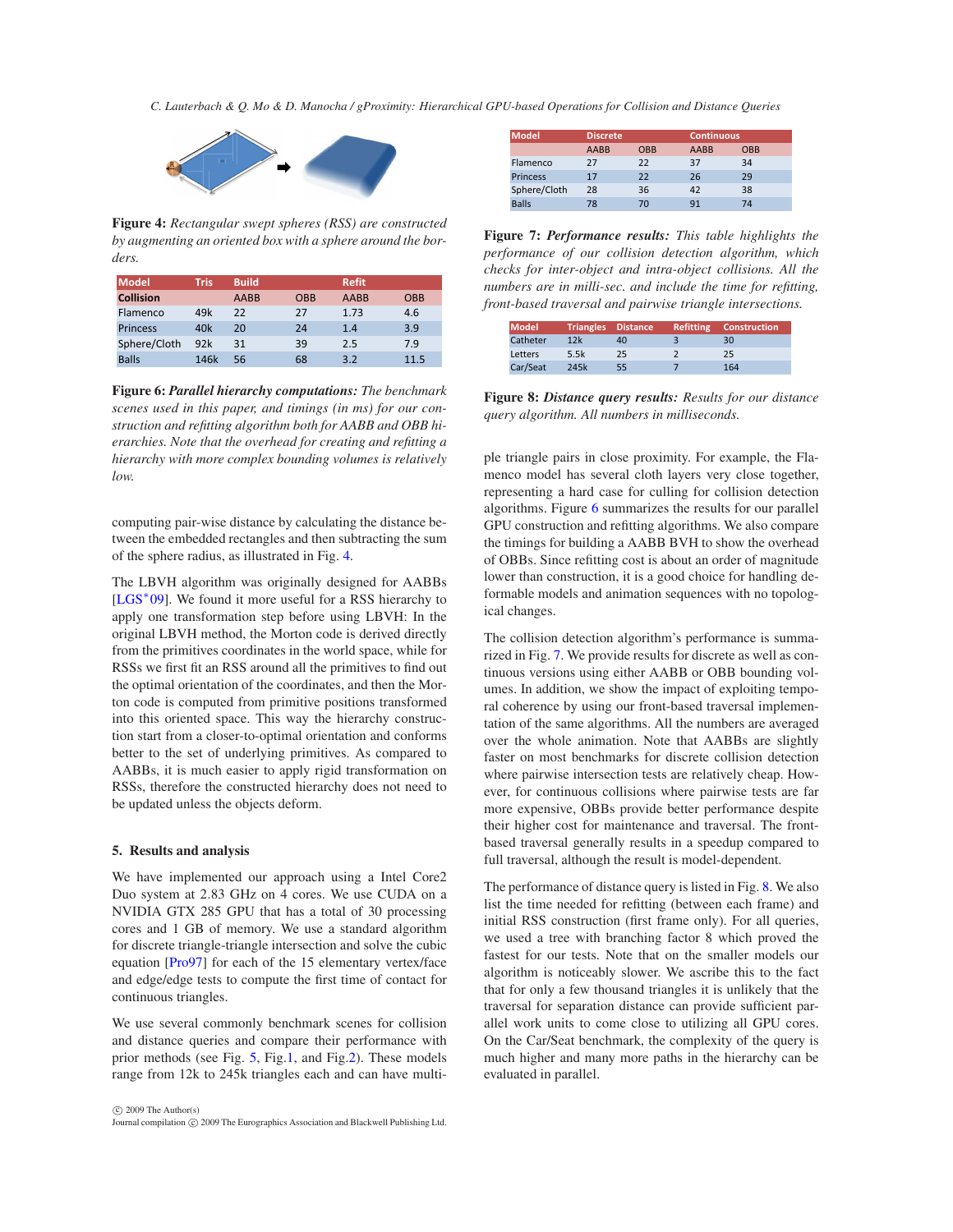

<span id="page-7-0"></span>**Figure 5:** *Benchmarks: The benchmark models used for collision detection in this order: Princess cloth simulation (40K triangles); Flamenco cloth simulation (49K triangles), Cloth dropping on sphere (92K) and n-body simulation (146K). Our algorithm can perform interactive continuous self-collisions using OBB hierarchies and pairwise elementary tests on all of these models in tens of milliseconds, almost* 7−12 *faster than prior methods.*



<span id="page-7-1"></span>**Figure 9:** *Split-up of timings: The fraction of time spent in the parts of the algorithm differ based on whether continuous or discrete collision detection is performed and the choice of the BV. In general, the use of OBBs results in more time spent in refitting and traversing, but less in intersection tests due to higher culling efficiency.*

We also highlight a breakdown of timings within the collision detection algorithm, i.e. refitting, traversing, balancing and triangle intersection (see Fig. [9\)](#page-7-1), in the Flamenco model. The results show that a large part of the time is spent in the traversal part while intersection tests account for a smaller percentage, mostly due to the fact that it runs with optimal parallel utilization given that all intersections can be performed independently. Refitting takes a relatively constant fraction of overall time. For distance queries, only a few pairwise distance queries are performed and thus almost all of the time is spent in the hierarchy traversal.

# **6. Analysis and comparison**

## **6.1. Analysis**

The performance results show interesting implications for the choice of BVs for collision detection on GPUs. Current CPU approaches use AABBs since they provide very fast intersection and refit operations and are relatively compact in memory. Our results show that for discrete collision detection AABBs can provide improved performance over OBBs in many cases. However, for continuous collision detection this situation is reversed and OBBs provide faster performance. We have found that OBB intersection and refitting benefits from having much higher *compute density* that is a good match to the high computational power of GPUs.

In particular, OBBs use 2.5 times the memory of AABBs, but operations such as computing an OBB from triangles or intersecting two OBBs take about two orders of magnitude more instructions. For example, AABB-AABB intersection needs just 6 comparison operations and needs to load 12 coordinates to do so. In contrast, OBB-OBB intersection test loads 30 coordinates, but then needs to perform 15 separating axis tests, resulting in hundreds of operations. This will be slower on a low-latency CPU architecture with less compute power, but fast on a GPU architecture where highlatency memory accesses are expensive and computational power is high. Further, these separating axis tests can be performed in parallel. Similarly, RSS bounding volumes for distance queries also have more computationally intensive operations and thus work well on a GPU architecture.

**Limitations:** Our approach has some limitations. Firstly, getting high performance or speedup for collision detection and distance queries depends on having a relatively large front in the BVTT traversal tree. Unlike self-collision, interobject collision between two different hierarchies, e.g. deformable models, may exhibit a much smaller front unless the objects are very close such that there are many BVs overlaps. For very small models, available parallelism may be limited. In this case, handling multiple object queries in parallel will be a better solution to exploit the capabilities of a GPU. In general, even though our approach tries to implement very lightweight synchronization, we are still limited by inherent memory latency of GPUs for communication. To achieve better scaling, our approach could benefit from having a low-latency communication channel between the cores on GPU architectures. This would allow the implementation of algorithms such as work stealing during kernel execution, which based on our experiments can already be implemented on current GPU architectures, but are very slow. Future GPU architectures that have coherent caching could also improve performance significantly.

### **6.2. Comparison**

Other approaches for work distributions on GPUs have explored lock-free work queues and work stealing approaches [\[CT08\]](#page-9-21). We have found that these methods work well as long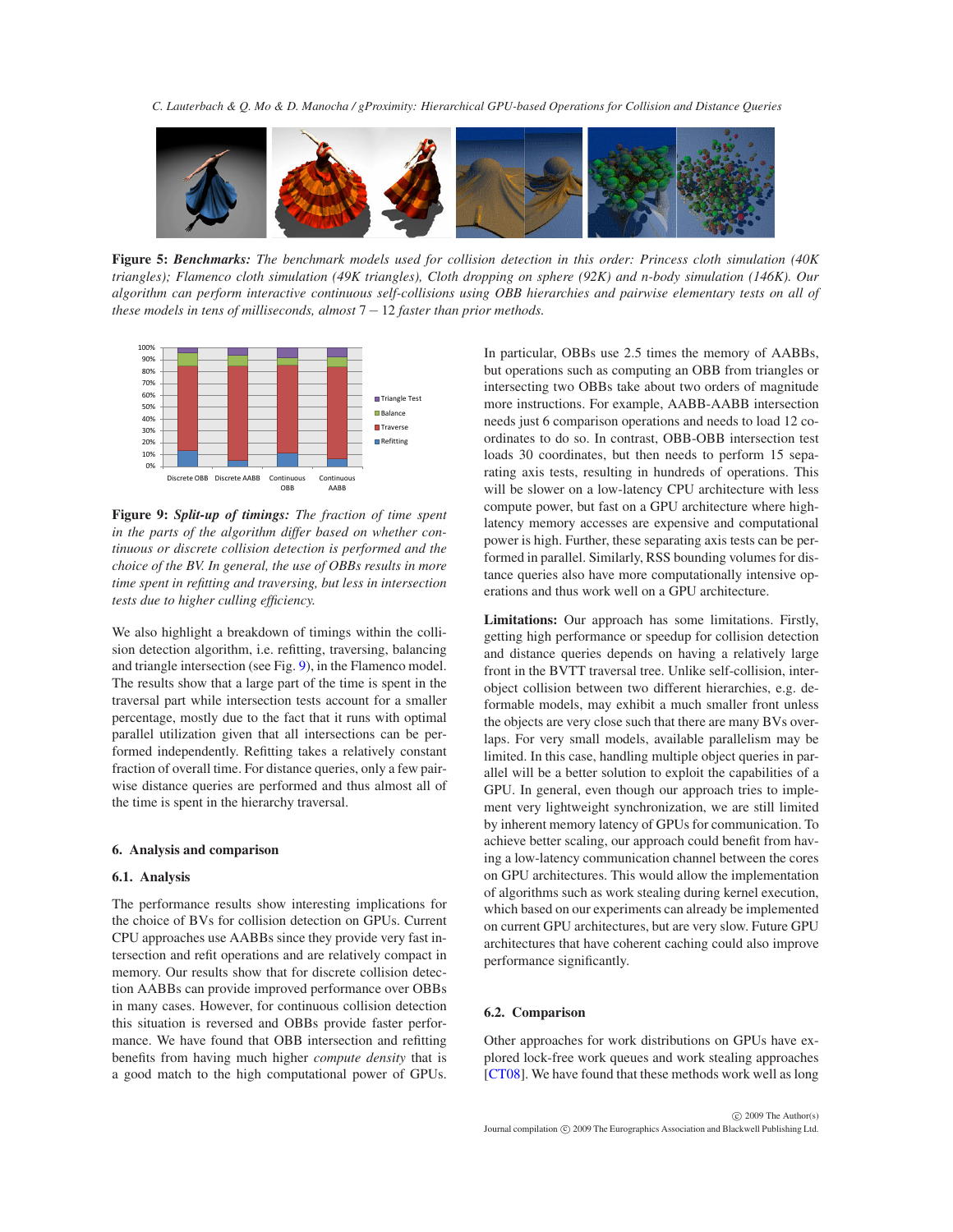*C. Lauterbach & Q. Mo & D. Manocha / gProximity: Hierarchical GPU-based Operations for Collision and Distance Queries*

| <b>Model</b>    | <b>Balancing</b> |     |      | <b>Work stealing</b> |  |  |
|-----------------|------------------|-----|------|----------------------|--|--|
|                 | AABB             | OBB | AABB | OBB                  |  |  |
| Flamenco        | 40               | 38  | 124  | 81                   |  |  |
| <b>Princess</b> | 27               | 34  | 105  | 116                  |  |  |
| Sphere/Cloth    | 47               | 43  | 208  | 124                  |  |  |
| <b>Balls</b>    | 99               | 81  | 337  | 178                  |  |  |

<span id="page-8-0"></span>**Figure 10:** *Balancing vs. work stealing: Results for continuous collision detection both for our work balancing and ABP work stealing [\[ABP98\]](#page-9-18) such as used in previous work [\[CT08\]](#page-9-21). Although more efficient than global queues, the overhead from memory latency still dominates the traversal operation in work stealing. Note that for the more complex models OBBs provide much higher performance due to the reduction in traversal steps.*

as parallel tasks are relatively heavy-weight, such as the octree construction in [\[CT08\]](#page-9-21), and our results for BVH construction are that work stealing provides roughly equivalent or slightly faster execution time compared to work balancing. However, for our collision and distance queries each operation is far more fine-grained and even efficient work queue methods have overhead that dominates the overall computation as shown in Fig. [10.](#page-8-0)

**Collision detection:** Some of the fastest CPU-based algorithms for continuous self-collision use feature-based hierarchies and other culling methods (e.g. normal cone tests) to reduce the number of pairwise intersection tests. As an example, the representative triangle algorithm [\[CTM08\]](#page-9-8) takes about 200ms per frame on a single core for continuous selfcollision detection on the Flamenco model, as compared to our algorithm that takes about 35ms to perform a query. Note that these culling approaches are orthogonal to our work and could be integrated into our framework as well. Some recent algorithms have implemented the hierarchical CCD test on multi-core CPU systems [\[KHeY08\]](#page-9-10) and performed continuous self-collision on the cloth/sphere benchmark in 53ms (vs. our 34ms) using an 8-core Xeon system. A more recent hybrid version running on 4 CPU cores and 2 GPUs improves timings to only 23ms, but uses more computational resources and runs only pairwise intersection tests on the GPU [\[KHH](#page-9-17)<sup>\*</sup>09].

Several previous approaches have been proposed to perform self-collision on GPUs using rasterization algorithms [\[HTG03,](#page-9-0) [KP03,](#page-9-1) [GRLM03\]](#page-9-2). Govindaraju *et al.* [\[GKJ](#page-9-16)<sup>∗</sup> 05] used occlusion queries along with CPU-based overlap tests to perform continuous self-collisions for cloth simulation and were able to handle a 13K triangle version of the 40K Princess model at about 500ms. In contrast, our approach tests the same model with three times the complexity thirty times faster (though, disregarding scaling issues, the GPU used here has roughly 10-20 times peak performance.) Similarly, Sud *et al* [\[SGG](#page-9-4)<sup>∗</sup> 06] perform self-collisions by using discrete Voronoi diagrams generated by rasterization. Their approach took 800ms  $(150 \text{ms}$  scaled by FLOPs) on a 15K version of the Cloth/Ball scene we use, whereas our ap-

 $\odot$  2009 The Author(s) Journal compilation  $\circled{c}$  2009 The Eurographics Association and Blackwell Publishing Ltd. proach is over 25x faster on the full 92K model. Note that it is hard to compare performance across GPU generations. In addition, previous approaches relied heavily on occlusion query performance and CPU-GPU bandwidth which has not scaled with the computational power of many-core GPUs.

**Distance queries:** The fastest CPU approaches to distances are based on RSS hierarchies. We compare our performance against a single-core implementation of the widely-used PQP [\[LGLM00\]](#page-9-13) running on our benchmark system. For the Car/Seat benchmark, the CPU-based query time is about 1.2s (on a single core) not including build and refit vs. 55ms for our GPU implementation. Additionally, refitting and rebuilding the RSS hierarchy is drastically slower and for complex models may dominate the overall simulation cost. On GPUs, rasterization-based approaches to distances queries have also been demonstrated. Sud *et al* [\[SGG](#page-9-4)<sup>∗</sup> 06] perform object-precision distance queries: on the same model at higher resolution (92k vs. 15k triangles) our approach performs roughly 27x faster ( 5x scaled by FLOP/s). Alternate approaches that compute image-space or voxel-space distance fields, such as [\[MRS08\]](#page-9-6) provide roughly equivalent performance to ours, but may not work on complex scenes such as the car-seat benchmark due to lack of precision and when object-space accuracy is required.

# **7. Conclusion and future work**

We have presented new GPU algorithms for discrete and continuous collision detection. We have also introduced a parallel front-based traversal method for collision detection that greatly reduces the bottlenecks in collision traversal. Our results show that we can compute and use tight-fitting bounding volumes interactively and perform continuous collision detection an order of magnitude faster than previous GPU approaches and competitively or faster than current multi-core CPU methods. We also provided a fast distance query solution that increase the speed of existing exact methods significantly despite the seemingly lack of inherent parallelism of the problem. We have shown the advantages of wide-branching tree structures over binary trees in parallel distance queries, and have worked around the high degree of data dependency by reformulating both the construction and traversal algorithm to extract enough parallelism.

There are many avenues for future work. Algorithms that use hierarchies and operations similar to those of proximity queries include n-body simulation, point-based modeling algorithms and many more. Enabling their efficient implementation on GPUs is important for high-performance implementations. Other variations of proximity queries similar to separation distance queries are also widely used and could be implemented similarly. For self-collision, techniques have been proposed to reduce the amount of edge/edge and vertex/face intersection tests significantly [\[CTM08\]](#page-9-8). Our approach is mostly orthogonal, so it would be interesting to investigate implementing these methods in our framework.